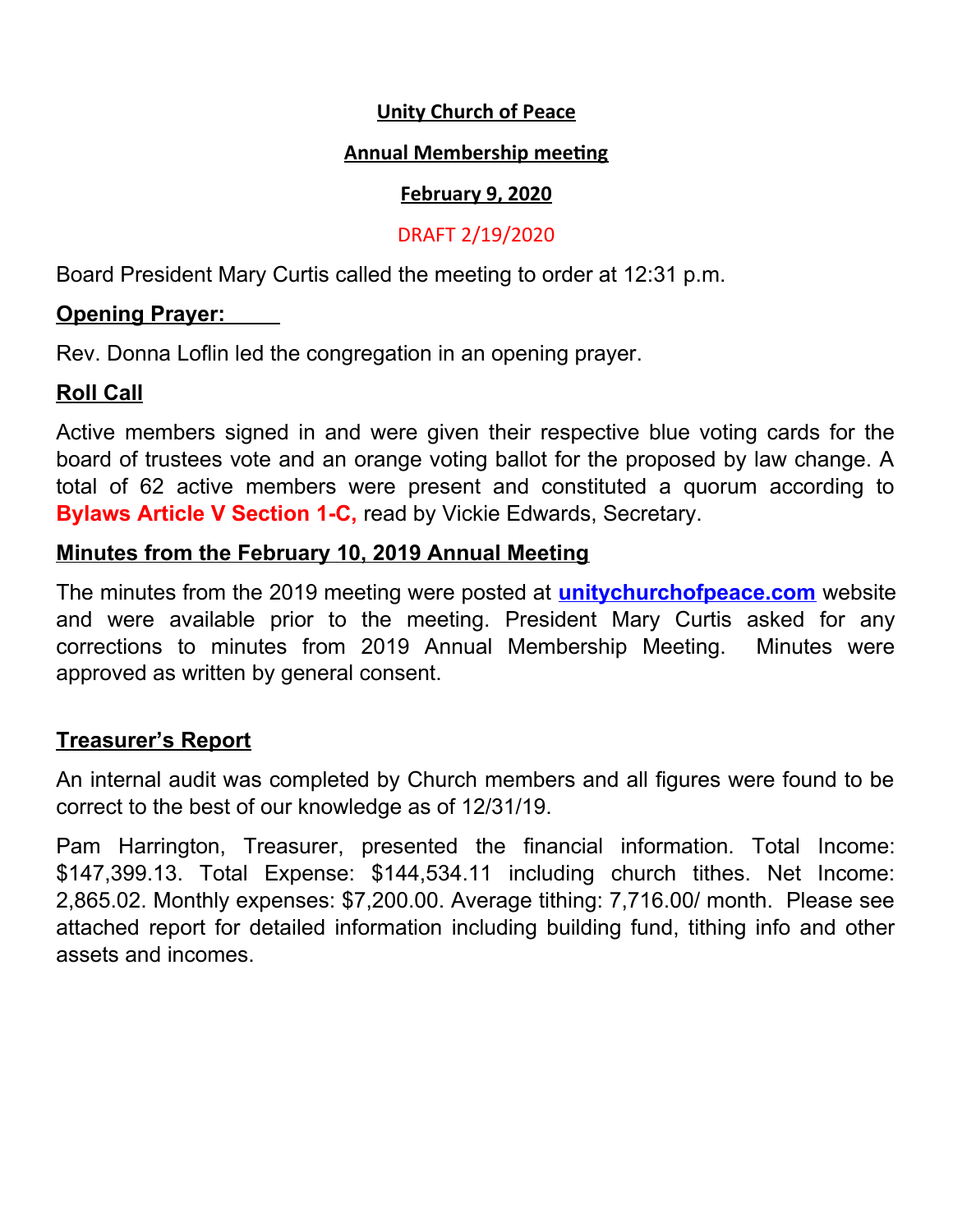## **Bills and Communications**

President Mary Curtis was not aware of any additional bills or communications and that all bills and communication were up to date for the year 2019.

Vickie Edwards, as Secretary read: **Bylaws Article VI Section 10- A.**

Mary Curtis noted that the Nominating Committee included: Rev. Donna Loflin, Phyllis Stanzione, Frank Colonna and Tracey Hynes as alternate. Phyllis Stanizione presented the slate of candidates in alphabetical order: David Beard, Diane Clark, and Mary Curtis.

President Mary Curtis asked if they were any nominations from the floor. Nominees must have previously consented to be nominated. There were no nominations from the floor. The nominations were closed.

Vickie Edwards, as Secretary read: **Bylaws Article VI Section 10- D.**

The tellers are: Raquel Alcaraz, Wendy Cairns and Karol Self. Mary Curtis stated that to have a counted vote you must vote for two (2) people only, as a ballot with more than two (2) votes will be voided.

The tellers collected the ballots and went into the office to count them.

The return counts are as follows:

Mary Curtis-elected trustee Diane Clark-elected trustee

David Beard-Alternate

### **Nomination Committee - election**

Richard Curtis and Tracey Hynes volunteered to be on the 2020 Nominating Committee. This slate of candidates was voted on and approved.

Richard Curtis and Tracey Hynes will be the regular members with Phyllis Stanzione being the alternate member on the Nominating Committee.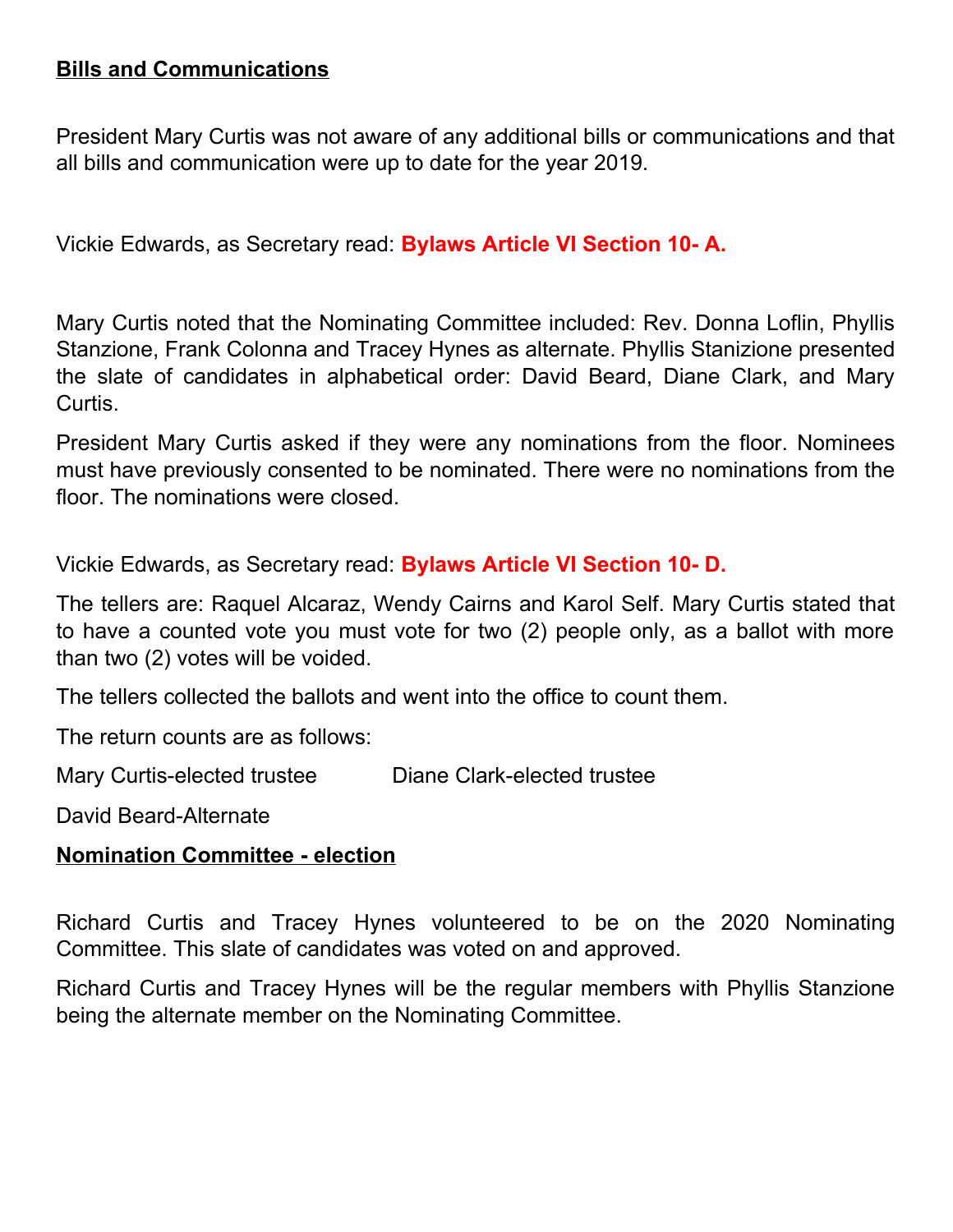# **Minister's Report and Ministry Teams**

Minister's Report – Rev. Donna Loflin

Rev. Donna started by thanking the Board of Trustees and the office staff for being so engaged and supportive.

Rev. Donna reported that we gained 17 new members in 2019 and have over 300 receiving our newsletter. Since we started 2 services attendance has doubled in our first service. We held 5 S.E.E classes, 2 Unity basics classes, 3 musical concerts and a DJ dance. We carried out 2 small group home studies. Book study has been popular with great attendance. We have started adult Sunday school studying the Quest. We had a successful pilgrimage to Unity Village with 12 people. Our monthly Wednesday night healing meditation has also been attended by over 20 regularly. The prayer chaplain retreat went exceptionally well. Rev. Donna hosted her first ministerial intern. Please see attached report for more details.

# **Building and grounds report:**

Ken Hill was happy to report the following:

- Building and grounds work days continue to be a huge success thanks to all of the volunteers who have been showing up monthly to help do some of the bigger projects. There has been an average of 14 people showing up to do work on the grounds. The group meets once per month to support the maintenance projects.
- Projects completed in 2019 include:
	- $\triangleright$  Replaced stained ceiling tiles.
	- $\triangleright$  Repaired loose roof panels.
	- $\triangleright$  Repaired loose, missing soffets.
	- $\triangleright$  Replaced locks on the church doors.
	- $\triangleright$  Added gutters to the building.
	- $\triangleright$  Removed lattice enclosure and obsolete water treatment equipment.
- Updates to building and property include:
	- $\triangleright$  Stripped and repainted the fountain
	- $\triangleright$  Improved the Gazebo with plantings and entrance
	- $\triangleright$  Added flower planting along meditation path
	- $\triangleright$  Partial repair of irrigation system
	- $\triangleright$  Added memorial bricks
	- $\triangleright$  Pressure washed the parking lot church wall
	- $\triangleright$  Sealed cracks on the back wall and painted.
	- $\triangleright$  Added a concrete patio off of the community room
	- $\triangleright$  Replaced the Church road sign
	- $\triangleright$  Set soaker hoses and a timer for new bushes and trees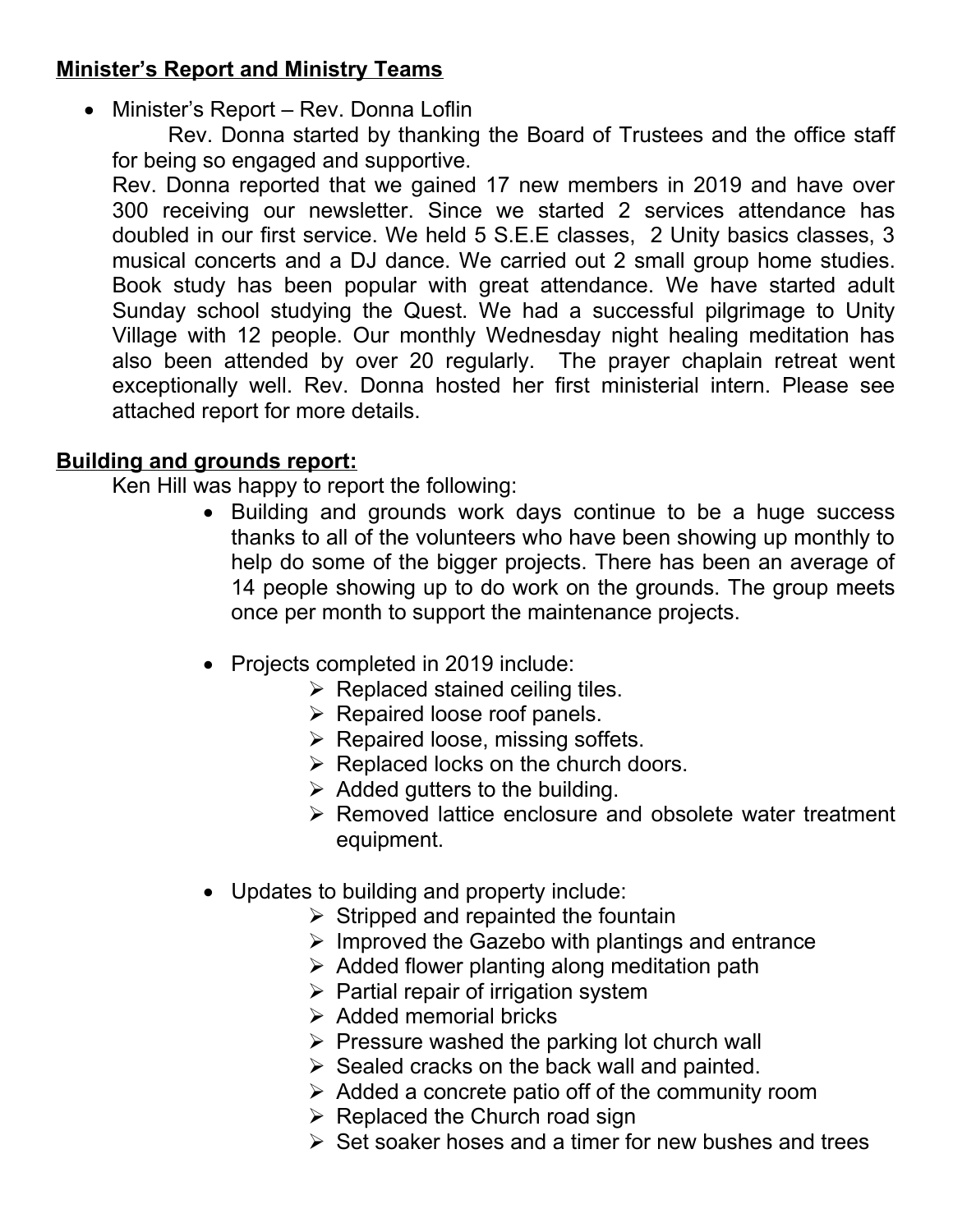- Standard work
	- $\triangleright$  Trim bushes
	- $\triangleright$  Pick up yard waste
	- $\triangleright$  Trim tree branches, palm fronds
	- $\triangleright$  Apply fire ant killer
	- $\triangleright$  Clean memorial garden
	- $\triangleright$  Clean the parking lot
	- $\triangleright$  Maintain church equipment
	- $\triangleright$  Clean the fountain

## **Outreach report:**

Renee Peters was not present so Rev. Donna Loflin gave the report.:

- We donated generously to the Atwater school with our Giving Tree by supporting approximately 35 families with Christmas gifts.
- In addition, we also collected a full box of Toys for Tots.
- We donated approximately 15 Easter Gift backpacks for the children living at the Port Charlotte Homeless Coalition.
- We continue to collect food monthly for the homeless coalitions in our food pantry donation container in the community room.
- We also donated \$250 each to 4 different community groups in need of funds.
- The outreach team had 3 new volunteers in 2019.
- Outreach goes where the community needs us, we meet them where they are.

# **Teller's Report**

Raquel Alcaraz returned with the Teller's Report. It was reported that the two new Board members are: Mary Curtis and Diane Clark, each for a term of 3 years. David Beard will be the Alternate Trustee for a term of 1 year.

### **Unfinished Business**

There was no unfinished business.